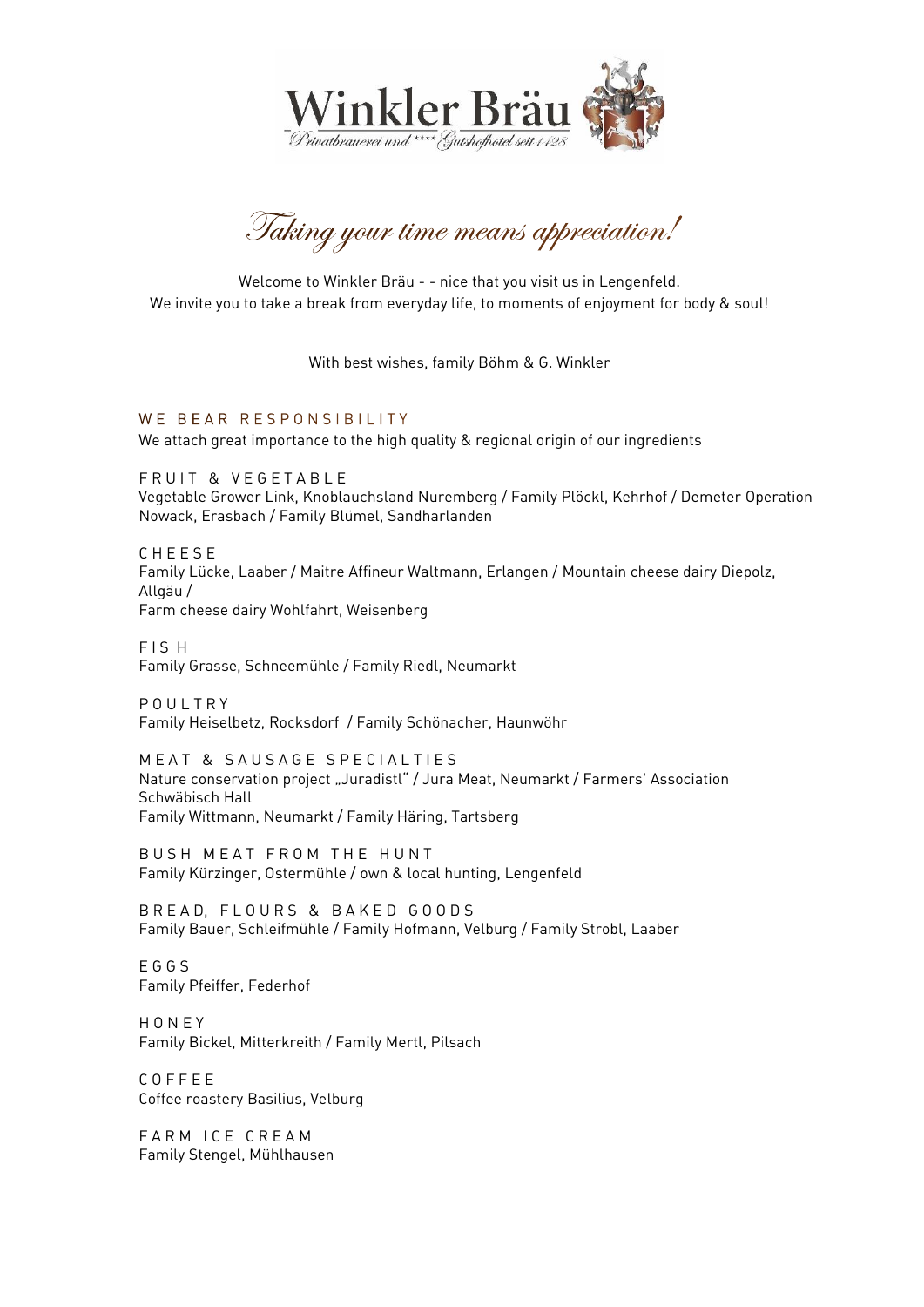Welcome to the Upper Palatinate!

Dear guests,

We and our staff are pleased to welcome you in our \*\*\*\*family-hotel with private brewery. Our hotel has<br>71 comfortable rooms and 4 suits in the estate house, brewery and parlour with an indoor pool, sauna,  $\frac{1}{2}$  conformed and 40 conformed rooms and  $\frac{1}{2}$  suits in the estate house, brewery and parlour with an induced pool, sauna, conference garden and 10 conference rooms.

How you could read on the first page, we have committed ourselves to fresh local cuisine in the Bavarian<br>tradition and way of life. We respect the individuality of our quests and thank you for your visit. We will  $\frac{1}{2}$  do our bost to make you fool we come and bone to welcome you seen again. do our best to make you feel welcome and hope to welcome you soon again.

Karin & Georg Böhm, Gabi Winkler and staff.

 $\mathcal{L}$  for forget to sample our private brewers from our private some to try. Our state some to try. Our state some to try. Our state some to try. Our state some to try. Our state some to try. Our state  $\mathcal{L}$  $\mathbf{b}$  be defined you.

|                        | OUR SPECIALITY BEERS FROM OUR OWN BREWERY                  |              |              |
|------------------------|------------------------------------------------------------|--------------|--------------|
|                        | natural and unfiltered, just like it matures in the cellar |              |              |
| KUPFER SPEZIAL         | tasty and full-flavoured, produced<br>in a traditional way | 0,5l<br>0,3l | 4,10<br>3,50 |
| LENGENFELDER HEFE PILS | tangy, refreshing, full of hops                            | 0,5l<br>0,3l | 4,10<br>3,50 |
| HELFENBERGER HELL      | light beer                                                 | 0,5l<br>0,3l | 4,10<br>3,50 |
|                        | <b>BOTTLED BEERS</b>                                       |              |              |
| <b>WINKLER PILS</b>    | fresh, dry, light                                          | 0,3l         | 3,50         |
| <b>WINKLER EXPORT</b>  | amber-coloured, very drinkable                             | 0,5l         | 4,10         |
|                        | FOR THE BEER DRINKER WHO HAS TO DRIVE LATER                |              |              |
| BRÄUSTÜBERL LEICHTE    | 0,2l table water and 0,3l Hefe-Pils                        | 0,5l         | 4,10         |
| <b>KUPFER RADLER</b>   | 0,25l lemonade and 0,25l Kupfer Spezial                    | 0,5l<br>0,3l | 4,10<br>3,50 |
| KUPFER SPEZIAL         | alcohol-free bottled beer                                  | 0,5l         | 4,10         |
| KUPFER RADLER          | alcohol-free bottled beer                                  | 0,5l         | 4,10         |
| COLA-BEER              | Kupfer Spezial with Coca Cola                              | 0,5l         | 4,20         |

PRICES IN EURO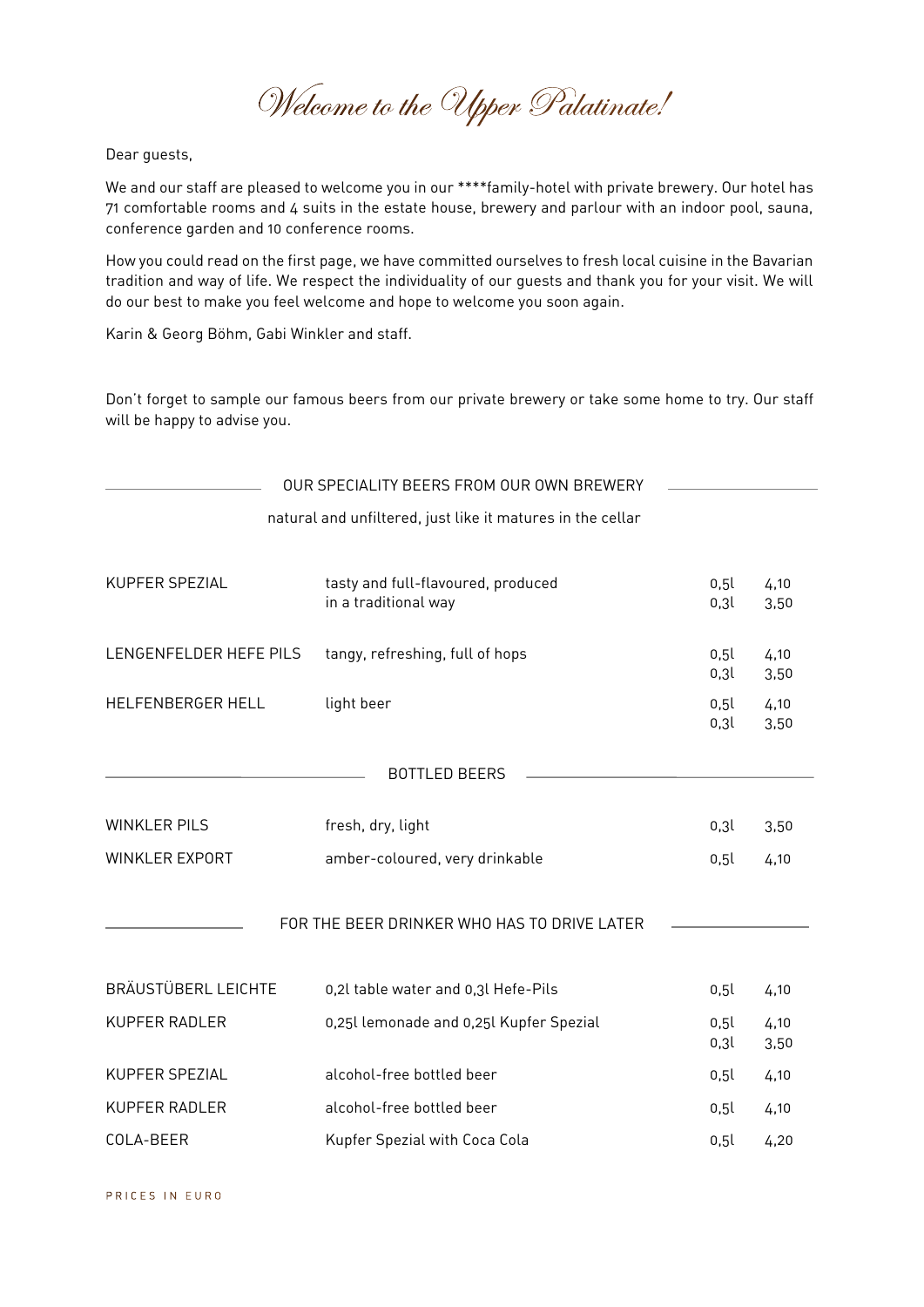### APPETIZERS

| MINCED HAM 1 pot with bread                                     |             | 6,90  |
|-----------------------------------------------------------------|-------------|-------|
| BEEF TATAR with mustard cream and roasted bread                 |             | 16,90 |
| MARINATED SALMON with sourcream foam, lettuce & baguette        |             | 14,90 |
| MARINATED ASPARAGUS with burrata and brook cress                |             | 14,90 |
| CLEAR SOUP of the day                                           |             | 7.50  |
| ASPARAGUS CREAM SOUP                                            |             | 8,50  |
| SALAD with roasted mushrooms, radish, roasted grains & baguette |             |       |
|                                                                 | for starter | 12,90 |
|                                                                 | for main    | 15.90 |

 $\frac{1}{5}$ ,  $\frac{1}{5}$ ,  $\frac{1}{5}$ ,  $\frac{1}{5}$ ,  $\frac{1}{5}$ ,  $\frac{1}{5}$ ,  $\frac{1}{5}$ ,  $\frac{1}{5}$ ,  $\frac{1}{5}$ ,  $\frac{1}{5}$ ,  $\frac{1}{5}$ ,  $\frac{1}{5}$ ,  $\frac{1}{5}$ ,  $\frac{1}{5}$ ,  $\frac{1}{5}$ ,  $\frac{1}{5}$ ,  $\frac{1}{5}$ ,  $\frac{1}{5}$ ,  $\frac{1}{5}$ ,  $\frac{1}{5}$ ,

# M A I N M E A L S

| HOMEMADE BOILLABAISSE- bavarian prawn, char filet & brook trout- spinach leaves<br>& boiled potatoes |                                                                                                                  | 28,90 |
|------------------------------------------------------------------------------------------------------|------------------------------------------------------------------------------------------------------------------|-------|
|                                                                                                      | ROAST RUMPSTEAK, medium, with cognac-pepper sauce and<br>Hans Girgerl (fried potato dough with herbs and onions) | 32,90 |
| BREADED "WIENER SCHNITZEL" of veal, with potato- salad and cranberries                               |                                                                                                                  |       |
| HOMEMADE WILD SAUSAGES with pasta, mushrooms, red wine sauce and cranberries                         |                                                                                                                  | 18,90 |
| ROASTED CHICKEN BREAST with salad, bacon, bread croûtons & balsamic dressing                         |                                                                                                                  | 18,90 |
| ROAST PORK with dumpling and lettuce                                                                 |                                                                                                                  | 17,90 |
| ROAST PORK in cream sauce with homemade spaetzle and lettuce                                         |                                                                                                                  | 19,50 |
| ROAST VENISON in juniper cream sauce with slices of bread dumplings and cranberrie apple             |                                                                                                                  | 22,90 |
| ASPARAGUS (ca. 250 g) with Sauce Hollandaise or butter & potatoes                                    |                                                                                                                  | 18,90 |
| optionally with                                                                                      | Lengenfelder char filet                                                                                          | 32,00 |
|                                                                                                      | Breaded "Wiener Schnitzel" of veal                                                                               | 33,50 |
|                                                                                                      | pork filet                                                                                                       | 29,90 |
|                                                                                                      |                                                                                                                  |       |

## V E G E T A R I A N

| SPINACH DUMPLING with parmesan foam, spinach leaves, leek & cherry tomatoes | 18.50 |
|-----------------------------------------------------------------------------|-------|
| KÄSESPÄTZLE (CHEESE NOODLES) with deep fried onions and lettuce             |       |
| optional with cream sauce                                                   | 16.80 |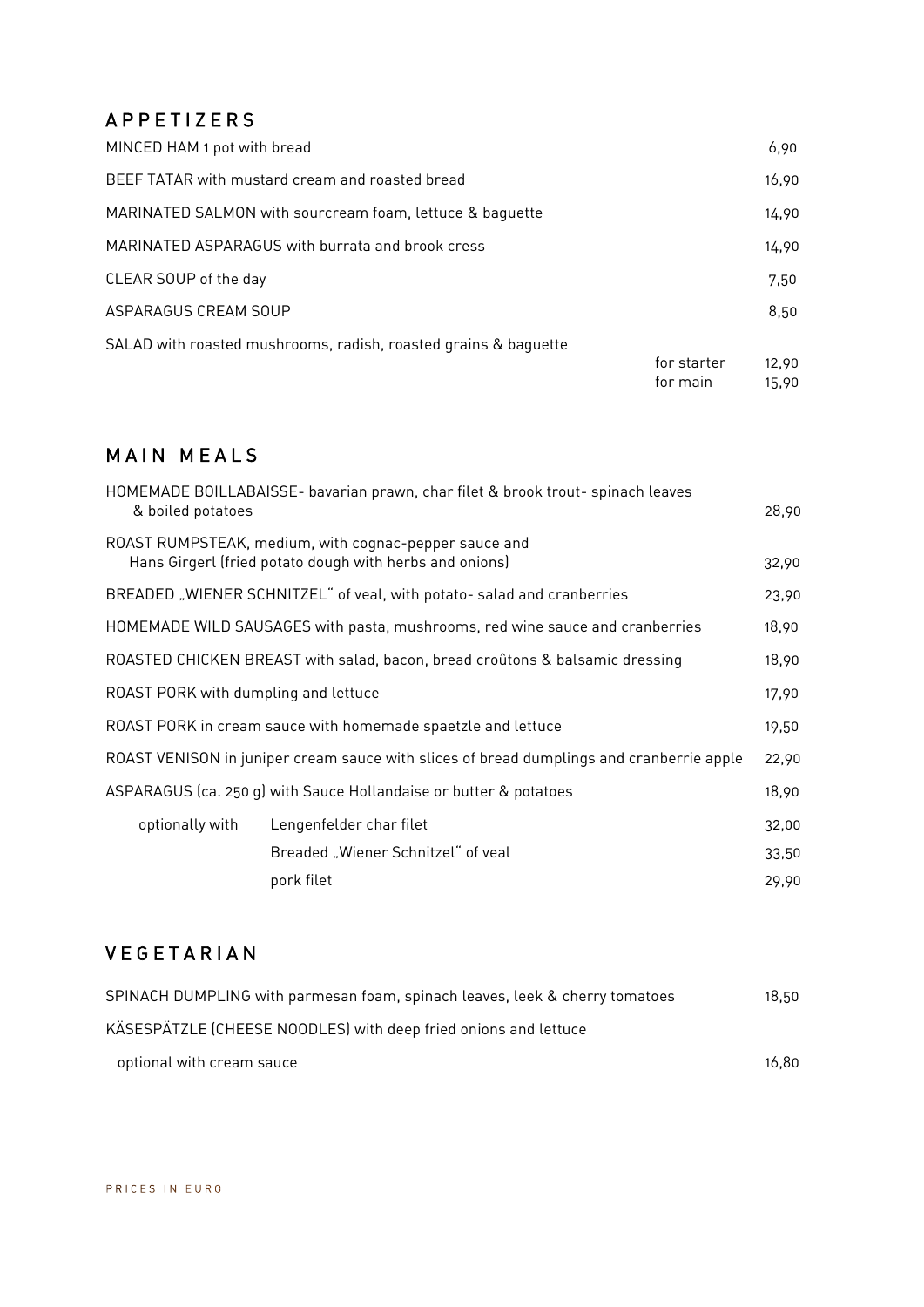

#### DELICACIES FROM REGIONAL BUTCHER D E L I CARDON E SAN DIRETTO DE LA INDIA DE LA INDIA DE LA INDIA DE LA INDIA DE LA INDIA DE LA INDIA DE LA IND

### SERVED WITH OUR HOMEMADE BREAD THAT IS MADE WITH OUR KUPFER-BEER

| 11.90 |
|-------|
| 9.90  |
| 8.90  |
| 9.90  |
|       |

# D E S S E R T

| CREME BRULÉE with homemade sorbet                                                    | 11,90 |
|--------------------------------------------------------------------------------------|-------|
| CHOCOLATE TARTE "Valrhona Ivoire 35%" with marinated strawberries and creme anglaise | 13.90 |
| SORBET VARIATION with pickled rhubarb and fresh mint                                 | 11.90 |
| APFELSTRUDEL, vanilla ice cream and whipped cream                                    | 8.90  |
| NOUGATPARFAIT with hot espresso                                                      | 8.90  |
|                                                                                      |       |

PRICES IN EURO

– awarded by SLOW FOOD Germany –

"Sensual enjoyment away from the mass taste!"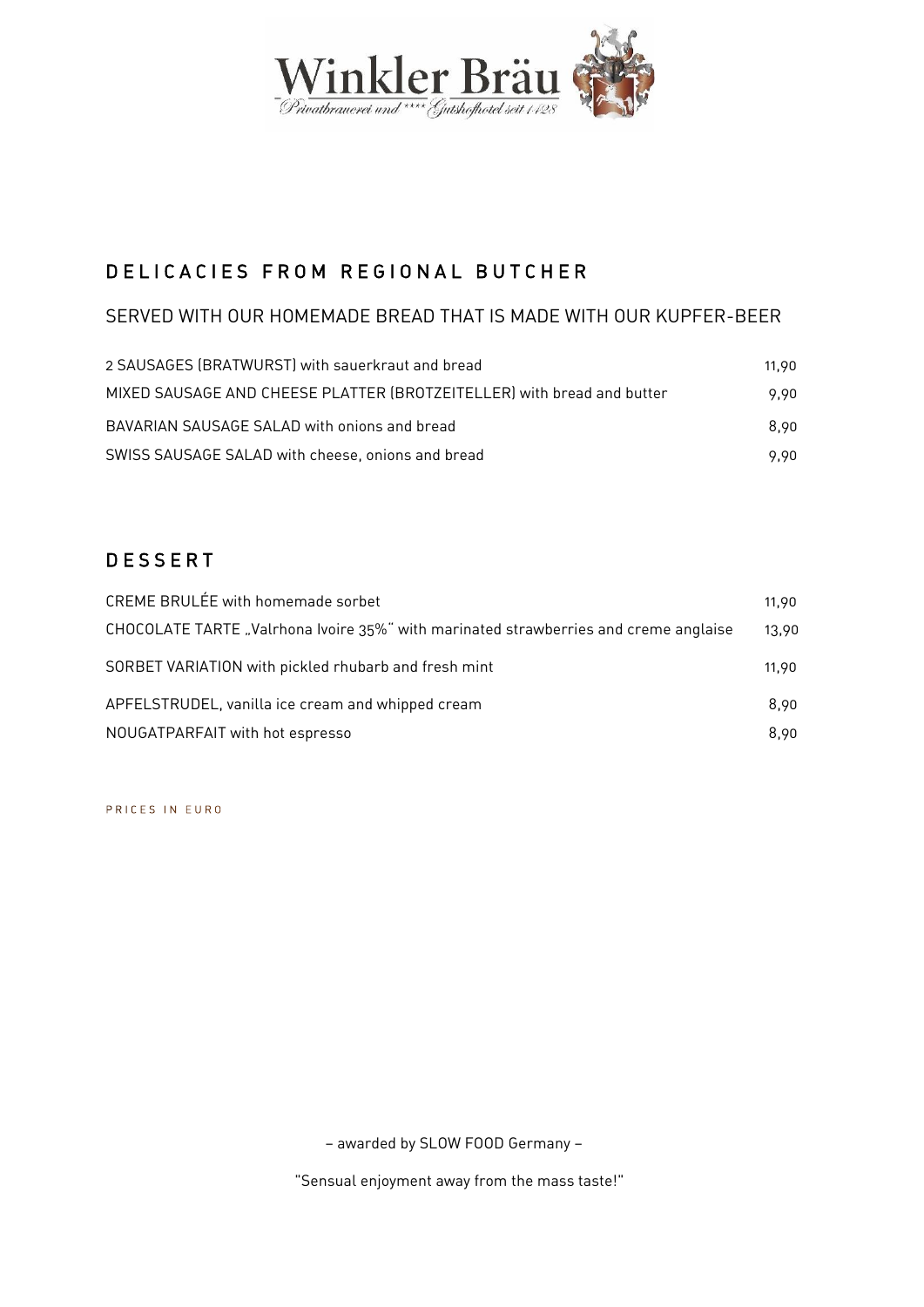| <b>COFFEE</b>                           |      |
|-----------------------------------------|------|
| CUP OF "GRANO MORENO" COFFEE            | 3,60 |
| MUG OF "GRANO MORENO" COFFEE            | 5,00 |
| CUP OF DECAFFEINATED COFFEE             | 3,60 |
| MUG OF DECAFFEINATED COFFEE             | 5,00 |
| MUG OF CAFFEE LATTE                     | 4,40 |
| ESPRESS0                                | 3,30 |
| <b>DOUBLE ESPRESSO</b>                  | 4,60 |
| CAPPUCCINO with milk                    | 4,40 |
| <b>LATTE MACCHIATO</b>                  | 4,40 |
| <b>HOT DRINKS</b>                       |      |
| MUG OF DARJEELING TEA                   | 4,90 |
| MUG OF PEPPERMINT TEA                   | 4,90 |
| MUG OF CAMOMILE TEA                     | 4,90 |
| MUG OF GREEN TEA                        | 4,90 |
| MUG OF FRUIT TEA                        | 4,90 |
| MUG OF TEA with rum (0,2l)              | 6,90 |
| MUG OF HOT LEMON                        | 3,40 |
| MUG OF HOT CHOCOLATE with whipped cream | 4,40 |
| MUG OF HOT MILK                         | 2,90 |
|                                         |      |

PRICES IN EURO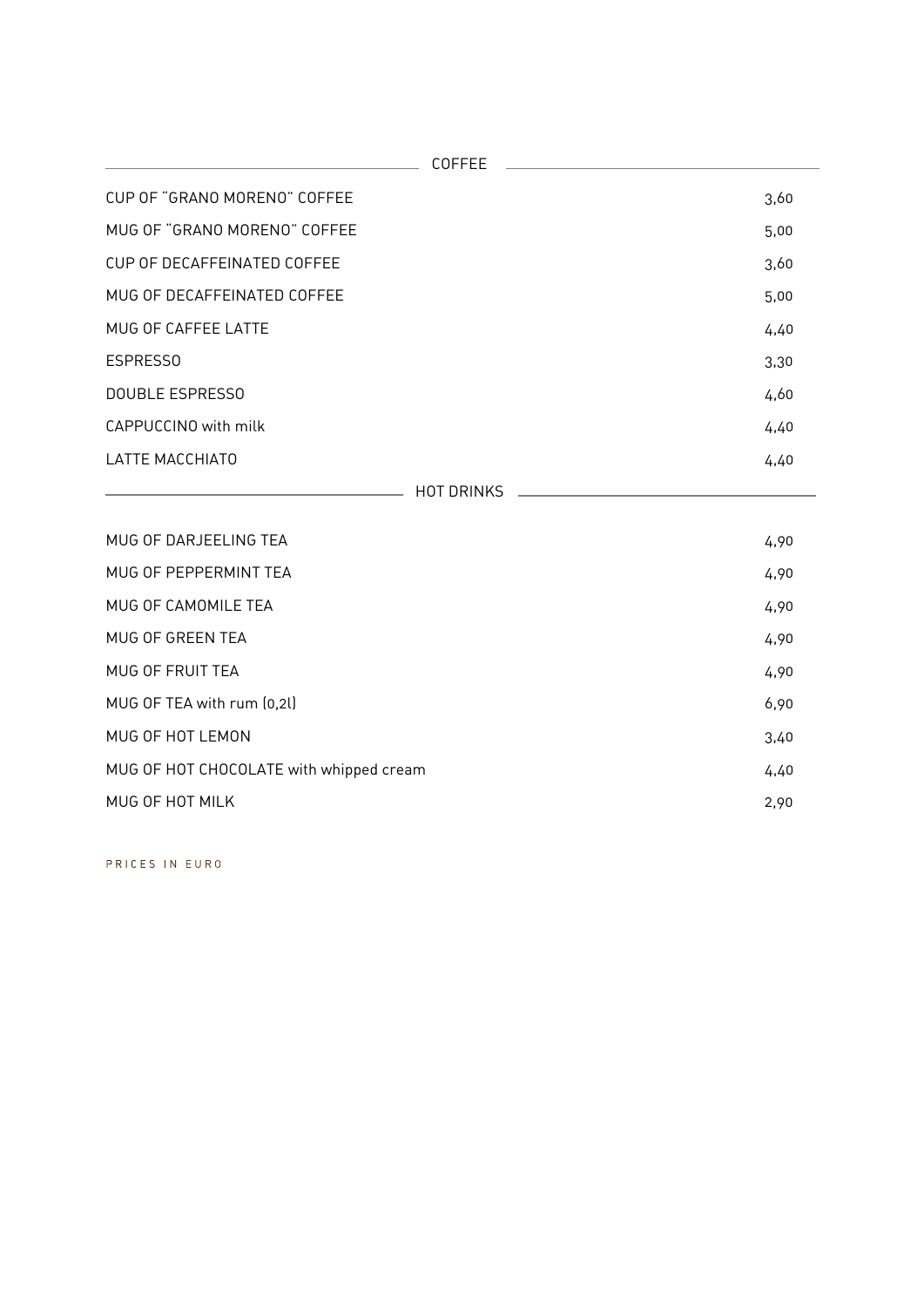

| LIQUEURS (2CL)<br><b>Contract Contract Contract</b>                          |      |
|------------------------------------------------------------------------------|------|
| RAMAZOTTI                                                                    | 3,70 |
| <b>BAILEYS</b>                                                               | 3,70 |
| COGNAC - WHISKEY (2cl)                                                       |      |
| HENNESSY COGNAC VSOP                                                         | 4,30 |
| TALISKER, 10 YEARS, SINGLE MALT SCOTCH <sup>1</sup>                          | 5,90 |
| ARDBERG, 10 YEARS, ISLAY SINGELE MALT SCOTCH <sup>1</sup>                    | 6,90 |
| GLENKINCHIE, 12 YEARS, SINGLE MALT SCOTCH <sup>1</sup>                       |      |
| LAGAVULIN, 16 YEARS, SINGLE ISLAY MALT <sup>1</sup>                          | 6,90 |
| -SPECIAL FRUIT BRANDIES FROM THE SPONSEL DISTILLERY IN KIRCHEHERNBACH (2CL)- |      |
| SLOE special brandy made from the wild fruit                                 | 5,60 |
| WILLIAMS PEAR fruity, pure                                                   | 5,70 |
| ROWAN SCHNAPPS special brandy made from the wild fruit                       | 5,00 |
| HERB SCHNAPPS made with fine herbs                                           | 4,90 |
| FRANCONIAN DAMSON PLUM                                                       | 5,00 |
| SPONSEL'S FRUIT BRANDY                                                       | 4,90 |
| SPECIAL DISTILLATIONS AND RARITIES (2CL)                                     |      |
| OLD WILLIAMS PEAR GOLD                                                       | 5,80 |
| <b>GOLD APRICOT</b>                                                          | 7,10 |
| <b>HAZELNUT</b>                                                              | 6,40 |
| <b>SCHNAPPS (2CL)</b>                                                        |      |
| SPECIAL "BEER SCHNAPPS" made with Winkler beer                               | 4,60 |
| <b>AQUAVIT MALTESER</b>                                                      | 3,60 |
| <b>VODKA</b>                                                                 | 3,60 |
| <b>UNDERBERG</b>                                                             | 3,50 |